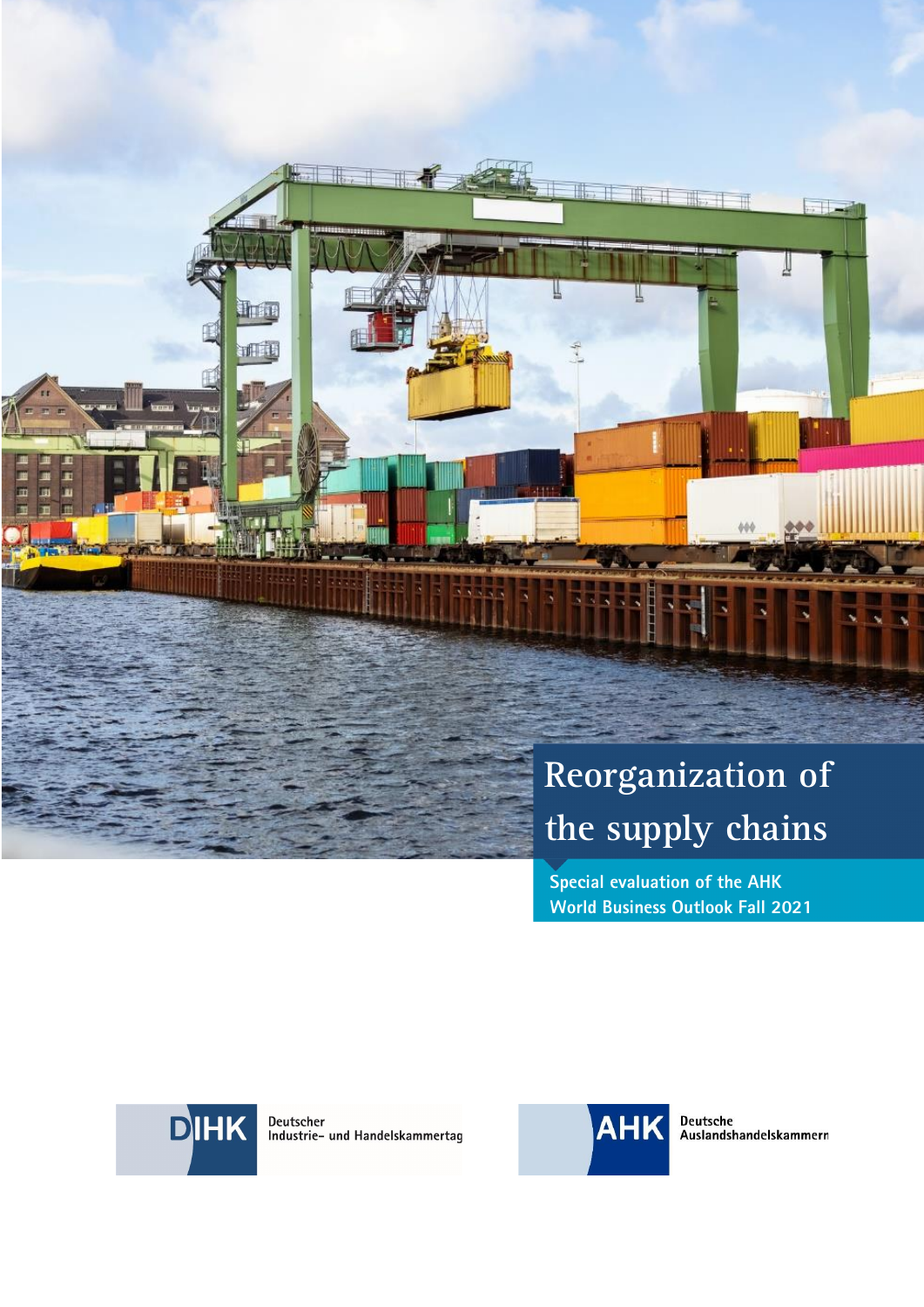# Companies are reorganizing their supply chains

As the coronavirus pandemic unfolds, companies' international business relationships and supply chains face numerous challenges: travel restrictions, closed borders and transportation issues require significant effort and great flexibility in operations. Most recently, supply difficulties have become even more acute. More than half of German companies abroad report problems in their supply chains or logistics due to the coronavirus pandemic – that is 14 percentage points more than in the previous survey in spring 2021. 30 percent complain about missing goods and services, and one in five companies has even experienced its own production downtimes, for example due to sick leave.[1](#page-1-0)

<span id="page-1-2"></span>There are many reasons for the current delivery difficulties and price increases. In addition to increased demand due to a global upswing on the one hand and insufficient production capacities on the other, companies are confronted with transport problems, in particular a lack of containers and freight capacities on ships as well as production downtimes at suppliers. Trade policy measures such as export or import restrictions are also creating obstacles.[2](#page-1-1)

<span id="page-1-3"></span>In view of the challenges in international business, more than half of the companies are planning to adjust their supply chains or are already in the process of doing so. Industrial and construction companies in particular want to reorganize their supply chains (67 percent), but also retail companies (59 percent) and service companies (37 percent). Obviously, companies that are affected by supply bottlenecks in particular want to take countermeasures in the long term: Here, more than two-thirds are planning or have already implemented adjustments.

The proportion differs slightly between the world regions. German companies operating in North America most likely want to transform their supply chains (63 percent), followed by South and Central America (62 percent), Africa and Middle East (62 percent) and China (61 percent). Companies in the Eurozone (49 percent) and Eastern and Southeastern Europe (excluding the EU, including Turkey and Russia) (47 percent) are less likely planning to transform their supply chains. The top value in the individual analysis of important German trading partners is achieved by the United Kingdom. There, 77 percent of companies are adapting their supply chains.



#### Proportion of companies that are diversifying their supply chain or have already made adjustments

<span id="page-1-0"></span><sup>&</sup>lt;sup>[1](#page-1-2)</sup> Analysis of further impacts of the coronavirus pandemic on businesses can be found in the AHK World Business Outlook Fall 2021.

<span id="page-1-1"></span><sup>&</sup>lt;sup>[2](#page-1-3)</sup> This is shown by a <u>DIHK survey on supply bottlenecks and shortages of raw materials a</u>mong German companies in Germany and abroad.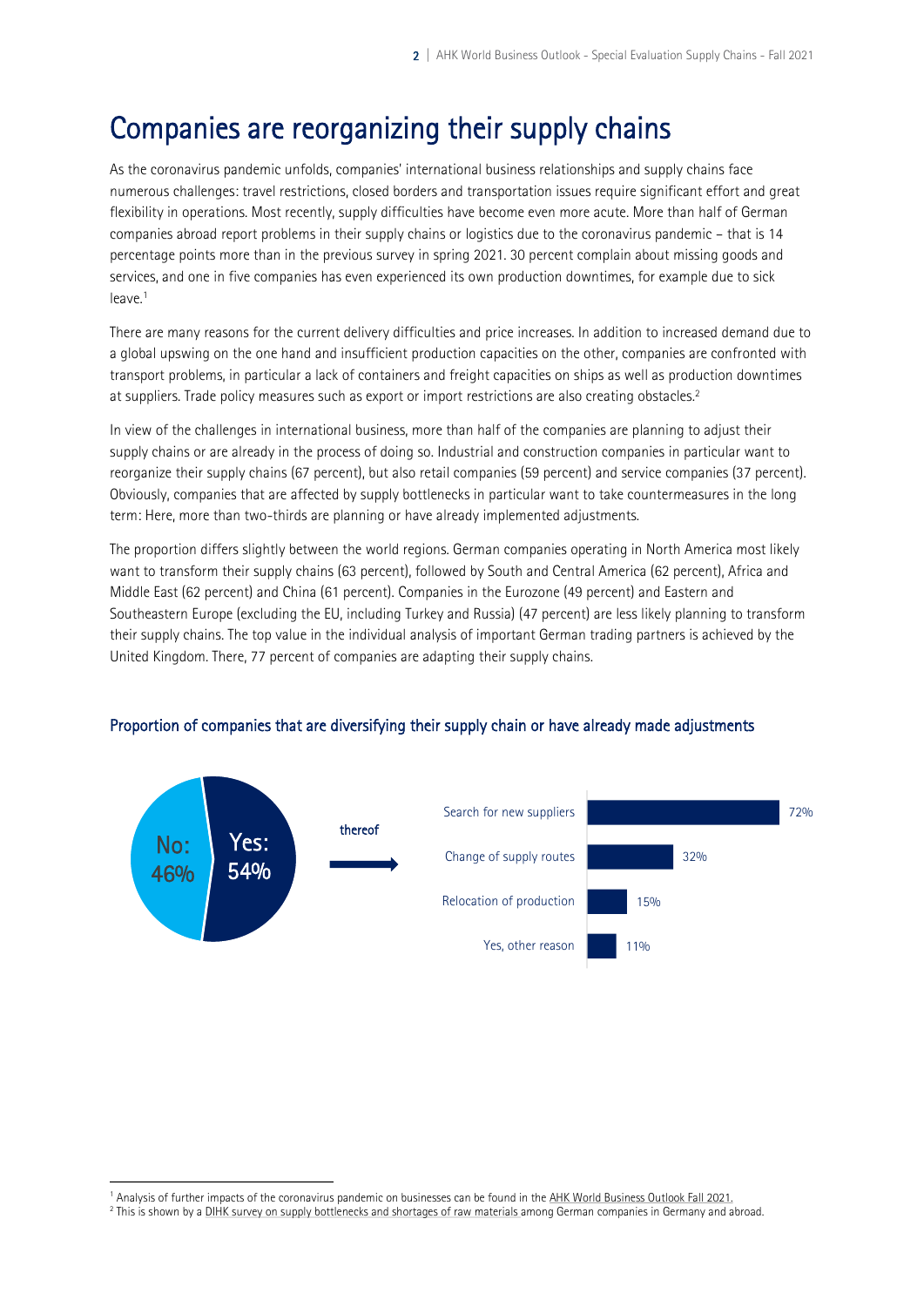Supply chain adaptation is being implemented in different ways: 72 percent of companies with such plans say they are looking for new or additional suppliers, while 32 percent intend to change or shorten their supply routes. 15 percent of the companies intend to relocate their production or parts of their production to new locations – a large proportion in view of the financial and organizational effort involved in setting up new production facilities.

In addition, the companies had the opportunity to name further adjustments to their supply chains in the free text field of the questionnaire. Many companies stated that they wanted to add new products or services to their portfolio and increase the digitalization of their supply chains. The companies are also planning to increase their warehousing.

## Search for new or additional suppliers

When looking for new or additional suppliers, companies attach importance to various aspects: For 78 percent, the reliability of their business partners is at the top of the list. For two-thirds of the companies, product quality and value for money play an important role each.

With the global expansion of localization regulations, such as Buy America in the United States, 17 percent of companies see local content regulations as an important criterion for choosing new suppliers. A country's local content regulations require that a specified percentage of a product must be manufactured in that country. This is a particularly important factor for companies in Africa, the Middle East (27 percent) and Asia and the Pacific, for example in view of Make in India and Made in China 2025 (29 percent).

One in ten companies pays attention to how the supplier is affected by and deals with the coronavirus pandemic – in the Asia-Pacific region, the figure is as high as 23 percent. Under other factors, expected trade barriers and regulatory framework conditions are also cited as factors in the search for suppliers. Sustainability is also cited by a growing number of companies as a criterion in their choice of supplier.

#### Relevant factors in the search for new or additional suppliers



(in percent, multiple answers possible)

For just under a third of companies (29 percent), the geographical location of suppliers is particularly important. In North America (42 percent), China (34 percent) and Asia Pacific (35 percent), the geographic location of suppliers plays a greater role compared to other regions.

Asked in more detail about the preferred location of new or additional suppliers, 34 percent indicate a location in the same country as their own production site and 43 percent in the region as preferred location of new or additional suppliers. In other words, regional proximity plays an important role in the location decision for new suppliers ("Near-Shoring").

Just under a quarter of companies would like to diversify more and are thus looking for suppliers in as many different countries as possible to spread the risk of delivery failures.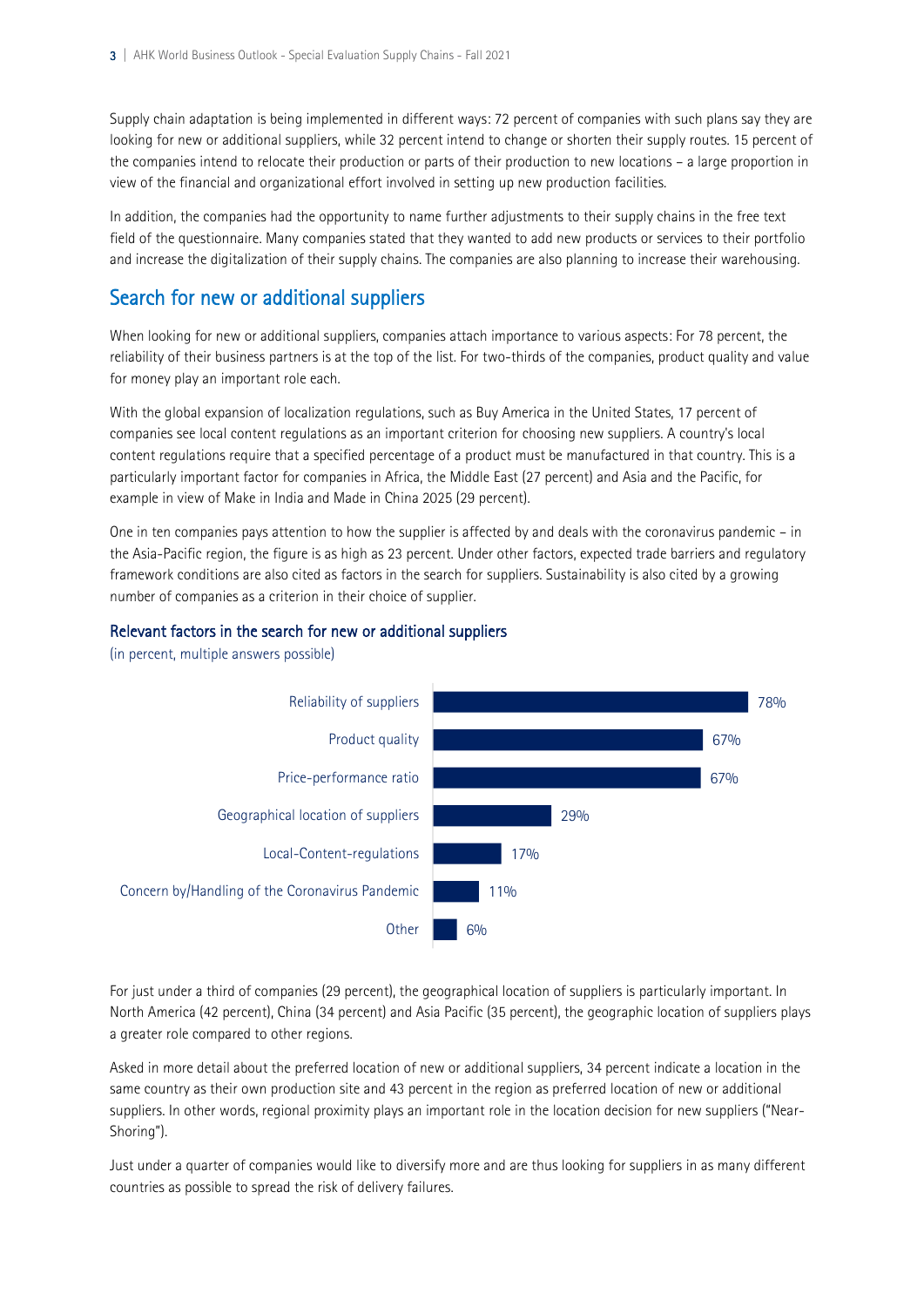#### Preferred geographical location of new or additional suppliers

(in percent)



Recently, the prices of numerous intermediate products and raw materials have become considerably more expensive. Companies that are looking for new suppliers see themselves burdened by high raw material prices significantly more often than the average: Here, 62 percent name high raw material prices as a business risk, compared to 44 percent of the companies surveyed on average.

### Change or shortening of supply routes

For just under a third (32 percent) of the companies, the adjustment of the supply chain relates to a change or shortening of their supply routes. At 93 percent, the proportion is particularly high in the United Kingdom, which is not least tied to the country's exit from the EU. The accustomed close economic relations within the EU single market have given way to a third-country relationship, which means more trade barriers especially in the logistics sector.

Companies planning to change supply routes are significantly more likely to see trade barriers or preference for domestic companies as a risk to their business (31 percent). Only 19 percent of companies that maintain their supply channels cite trade barriers as a business risk.

In terms of the impact of the coronavirus pandemic, companies planning to change supply routes are significantly more likely than average to experience supply chain disruptions (77 percent, 55 percent globally) and travel restrictions (69 percent, 65 percent globally).

### Relocation of production

15 percent of companies that want to make changes in their supply chains are looking for new production locations themselves. The criteria for the location decision often reflect the different risks that companies see for their business development. For example, with 44 percent, an above-average number of companies looking for new locations are suffering from a shortage of skilled workers (average of all companies surveyed: 37 percent). Accordingly, 54 percent of the companies also cite the availability of skilled workers as an important criterion for the location decision.

Companies with relocation plans also fear above-average trade barriers or the preferential treatment of domestic companies (35 percent, all companies surveyed: 22 percent) or a lack of legal certainty (24 percent, all companies: 18 percent). Correspondingly, the economic framework conditions are also named as important location criteria by 43 percent and legal certainty by 32 percent.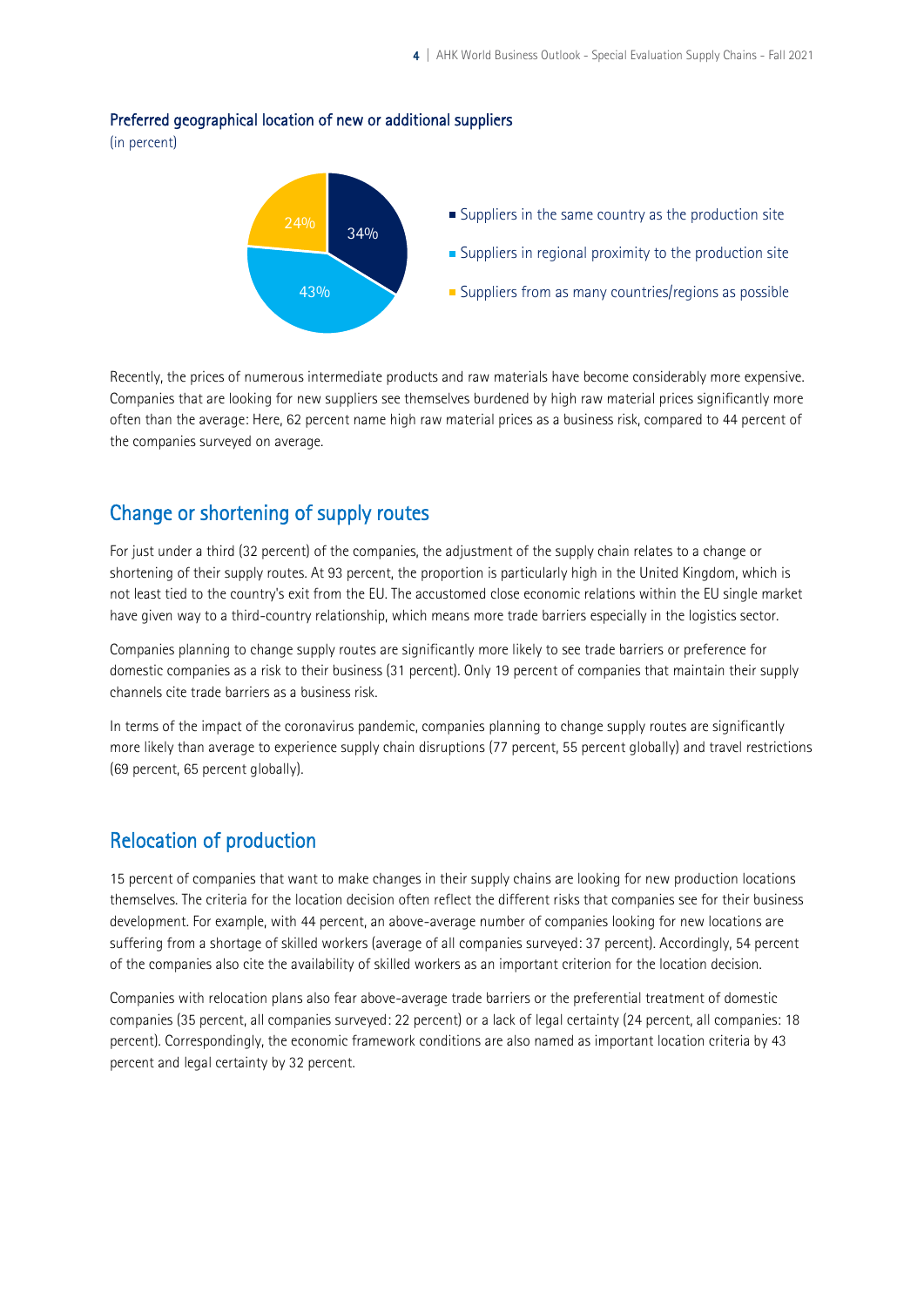For a quarter of the companies, local content regulations are relevant when deciding on a location, too.

The level of energy costs plays a role for 24 percent and the level of electricity costs for 20 percent of the companies in their decision to set up a production site at a location. The proportion of companies that see high energy prices as a business risk is significantly higher. Here, as many as 60 percent see the level of energy costs and 53 percent see the level of electricity costs as a relevant factor in the choice of a new location.

Just under a quarter of companies are looking at local tax law as a relocation factor. For 22 percent of the relocating companies a well-developed digital infrastructure is relevant. For 14 percent, it is important how the new location is affected and how the coronavirus pandemic is dealt with.

In the free text field, many companies also stated that they wanted to minimize general costs and avoid trade barriers by relocating their production.

#### Relevant factors for the choice of new production sites



43 percent of companies that want to relocate attach particular importance to geographical location when looking for new production sites. The diversification factor plays an even greater role here than in the search for suppliers. Almost half (44 percent) of these companies want to spread their production across as many countries as possible to spread the risk of production losses. Slightly less than a third (29 percent) want to locate new production sites in regional proximity to existing ones. Almost as many companies (28 percent) want to locate new production sites in the same country as existing production sites.

The different importance of geographical locations could be related to the time factor: While short-term changes are often required in the selection of suppliers due to Corona-related economic challenges, long-term developments play a greater role in the significantly more complex relocation of production sites: suspected structural changes, future crises or even trade conflicts.

#### Preferred geographical location of new production sites

(in percent)